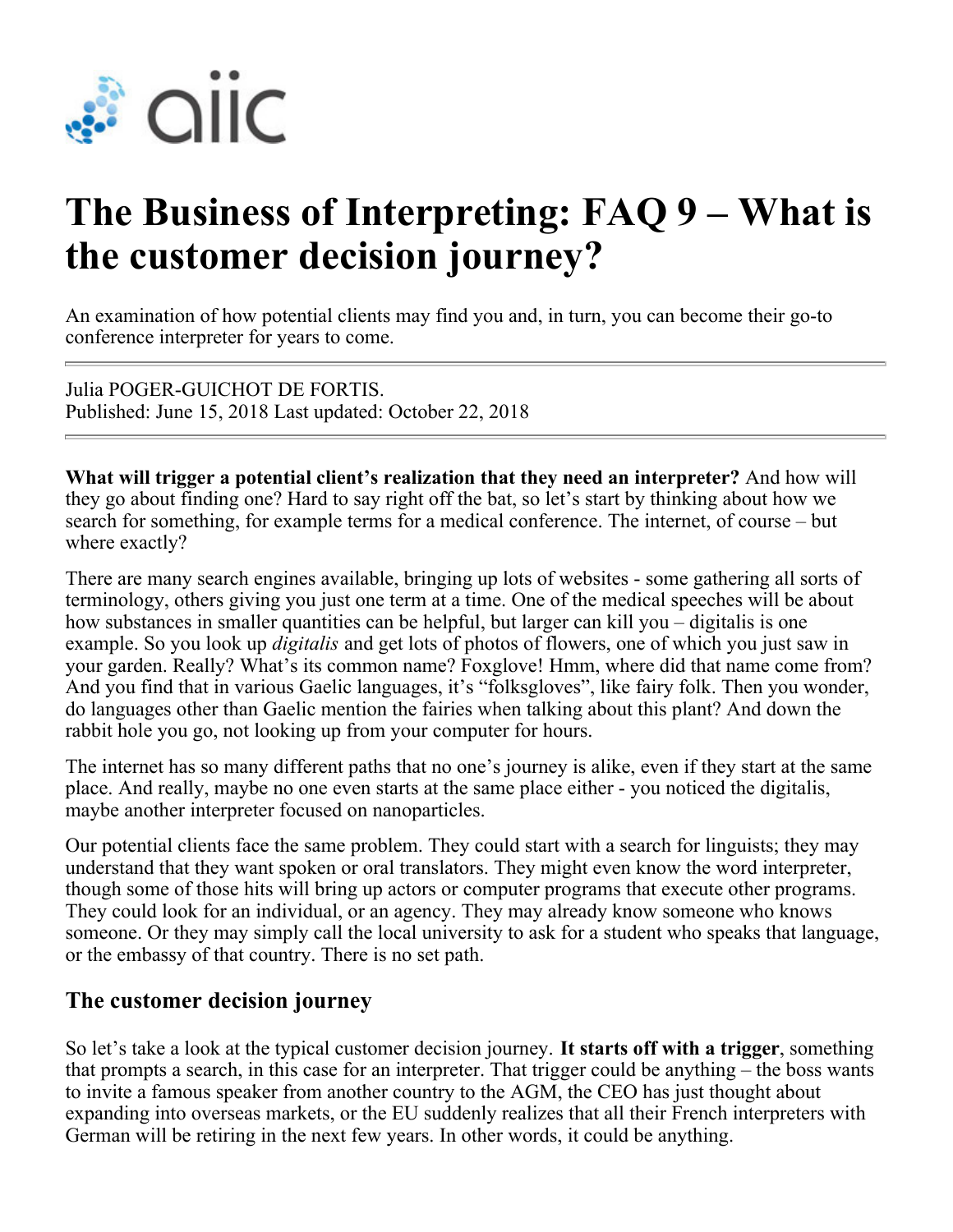The next phase of the journey is research. This is the scary part, as clients most probably don't know you, may not even be aware of your industry, and they could go anywhere. They have multiple paths available, such as recommendations from friends and colleagues, television, print media, the yellow pages, and of course the internet.

Social media may help, if you are a prominent contributor of content that educates buyers on your own website as well as on LinkedIn and other platforms where serious clients would expect to find a professional. But it may also hurt, since it is easy to find others doing the same thing as you, as well as numerous other distractions. And SEO doesn't always work here, e.g. if the client heads in a direction that is different from what you consider logical – keep in mind that phone call to the embassy! This phase is when clients gather and evaluate most of the information they need to find the interpreter(s) they will finally hire. In today's world of immediate gratification, it may take very little time.

Once they have evaluated the information, clients start contacting the interpreters and agencies they found. In fact, well over fifty percent of their buying process will have been completed before they ever contact anyone – which means that clients already have in mind a ranking of the people or agencies they are contacting, and if the first person who answers even comes close to what the potential client wants, they will most probably get the job.

So any information they get from you both during and immediately after the search phase will be critical, as it will differentiate you from the mass of other providers that they are in effect interviewing. This is where all your homework on what [value you provide](https://members.aiic.net/page/7831) and how you differ from other interpreters will come in handy. Never merely state a price and end the call – you *must* have a conversation. The easiest way to start would be by asking where they found you, which is good market research for you as well. After that, make sure to ask all the questions you need to do due diligence on the client and the event, and listen carefully to the answers. If their problem is one you can solve, let them know that you will get back to them in [name a time] with an offer. Then get back to them at that time without fail, to start building trust.

The next point on the journey is when you are offered the job. This is only the halfway point in the customer journey, and takes little time, just like the trigger. It takes place once and is the start of the second half of the circle, a portion that most of us ignore.

## **Groundwork for the future**

**You shouldn't think that you can simply sign the contract, provide the service, get paid, and have a satisfied client.** You may not realize it, but there are multiple contacts you will have with the client during the process of providing your services: obtaining documents, providing input on equipment, advising on how to ensure the event is truly multilingual as opposed to an event with a superficial patch of last-minute interpreter hires. Each one of those contacts will lead your client into thinking that you are easy to work with, fulfill their needs, and have an engaging personality – or it could prove the opposite. At the end of the day, it isn't just your interpreting – it is this phase that makes or breaks you.

In fact, mediocre to bad customer experience is the norm, so anything you can do to enhance this relationship and experience will ensure that clients see you not simply as a service provider, but as the expert and partner that contributed to a successful event. Clients will not only know, like and trust you for the future, but they will become your advocates in a densely crowded and highly competitive market.

If a client is happy, ask for a written testimonial or a recommendation online, and for possible referrals to new contacts. The written aspect of a testimonial cements their opinion of you in their